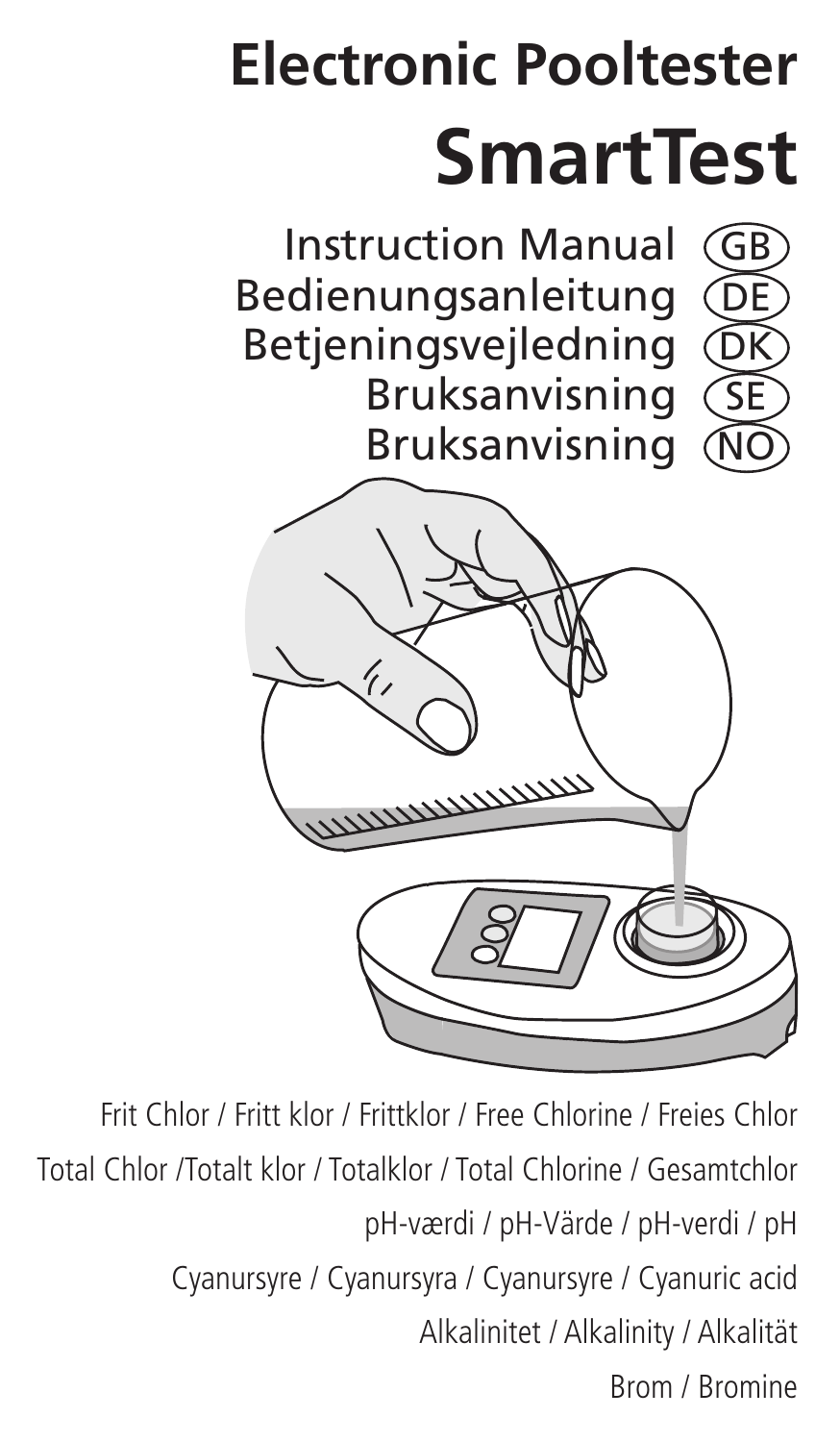

Fitting the battery/ Batteriewechsel/ Batteriskifte/ Batteribyte/ Batteriskifte









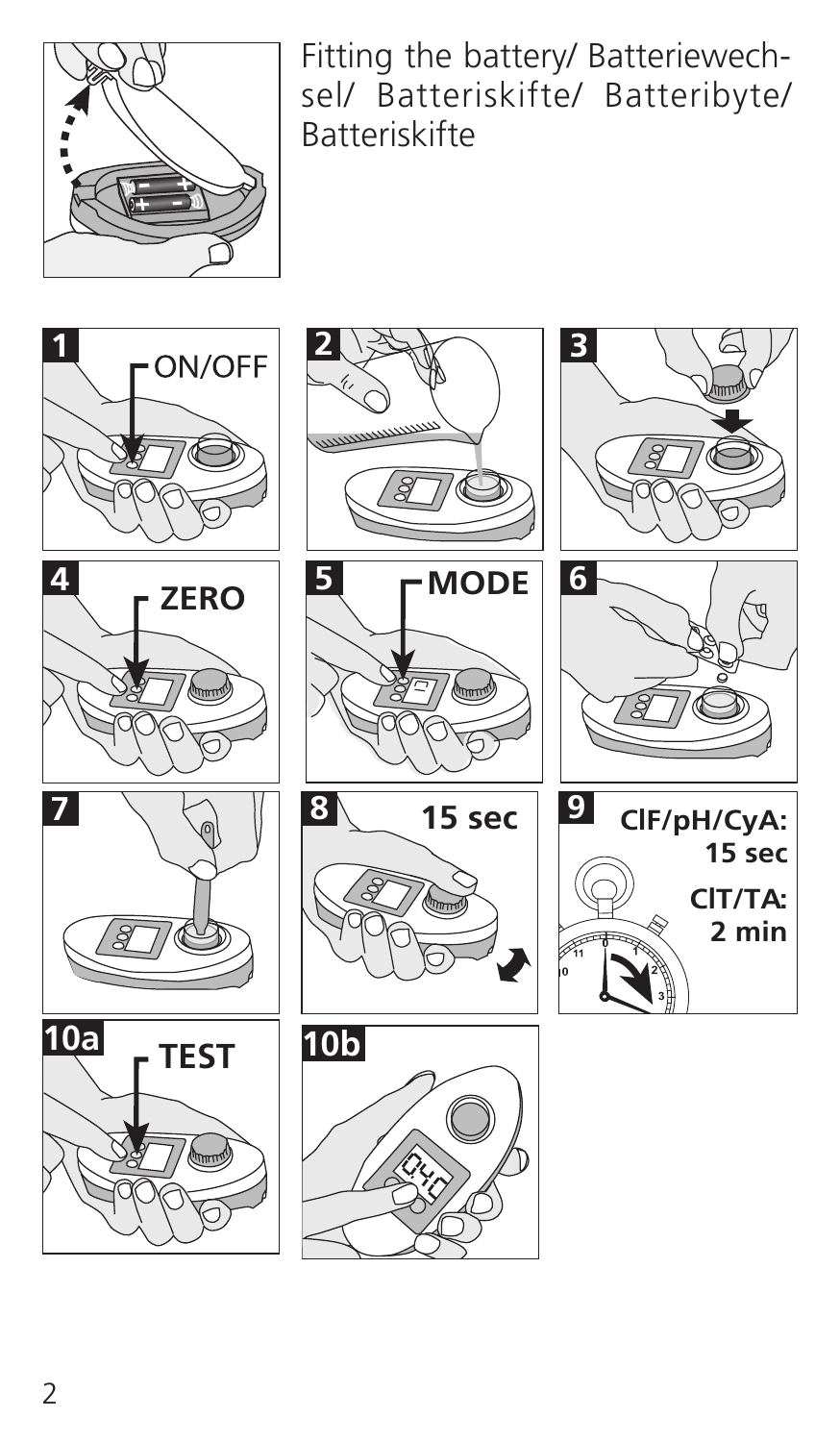**Technical Data/** Technische Daten/ Tekniska data/ Tekniske data:<br>Cl 01-61

- :  $0.1 6.0$  mg/l Cl<sub>2</sub> (0-1 mg/l  $\pm$  0.1; 1-2 mg/l  $\pm$  0.2;  $2-3$  mg/l  $\pm$  0.4;  $3-6$  mg/l  $\pm$  0.5)<br>Br  $2-135$  mg/l Br  $(0-2$  mg/l  $\pm$
- $\frac{1}{2}$  0.2 13.5 mg/l Br<sub>2</sub> (0 2 mg/l  $\pm$  0.2;  $2 - 4$  mg/l  $\pm$  0.4;  $4 - 7$  mg/l  $\pm$  0.8 mg/l; 7 - 13.5 mg/l ± 1.1 mg/l)<br>pH : 6.5 - 8.4 pH (± 0.2 pH)
- 
- pH : 6.5 8.4 pH (± 0.2 pH) CyA : 1 50 mg/l Cys (± 10 mg/l),  $50 - 160$  mg/l Cys (± 20 mg/l)<br>TA 0 - 300 mg/l CaCO (+ 50 mg/
- $: 0 300$  mg/l CaCO<sub>3</sub> ( $\pm 50$  mg/l)

**Light Source/** Optik/ Lens/ Optikk:

LED: λ = 530 nm

**Battery/** Batterie/ Batterier/ Batteri:

2 x AAA (1.5 V), LR03

**Auto-Off/** Automatisk sluk:

300 sec

**Ambient Conditions/** Umgebungsbedingungen/ omgivelses-betingelser/ Miljöför-hållanden:  $T = 5 - 40^{\circ}$ C

**Waterproof/** Wasserdicht/ Kapslingsklasse/ Vattentät/ Vanntett/Vandtæt:

Analog IP68, 1 h @ 0.1 m

**Conformity/** Konformität/ Overensstemmelse/ Märkning/ Konformitet: CE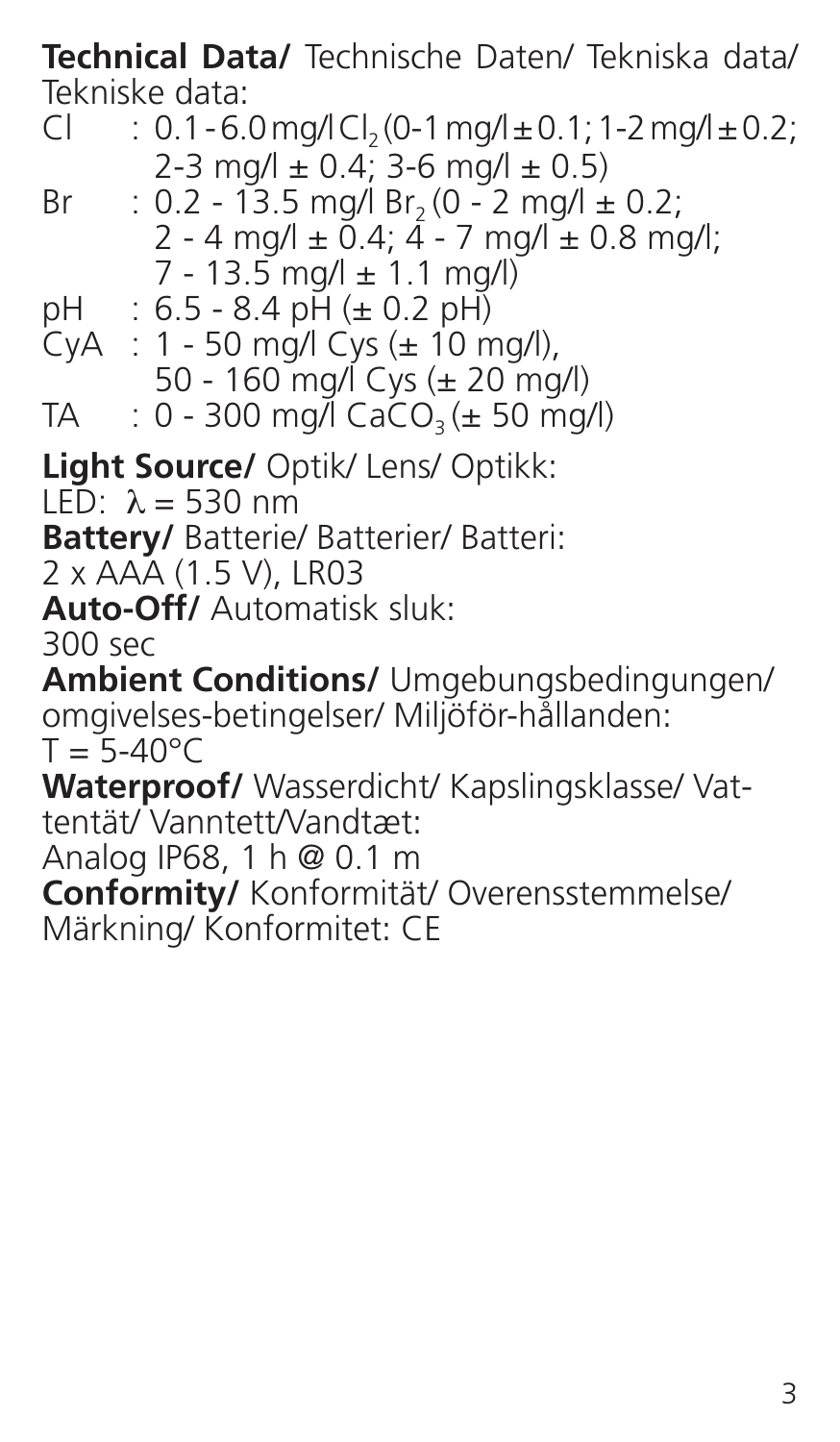# **SmartTest – User's Instructions GB**

SmartTest is a modern, electronic instrument (photometer) designed for safe measurement of water quality in swimming pools and large spas.

SmartTest meets the rating requirements of IP68, but the photometer should be treated so the risk of water/humidity entering the instrument is minimized!

#### **Important notes**

Tablet reagents are intended for chemical water testing and analysis only and may not be used for other purposes.

Caution

Potentially harmful if the tablet reagents are swallowed.



#### **Keep the tablet reagents out of the reach of children.**

If swallowed, you can contact the Poison Center Berlin, Germany tel. no.: +49 30 30686 790 or find information in the safety data sheets with information on the risks and first aid measures at www. lovibond.com/support Download MSDS by entering the product name of the reagent tablets.

#### **Before you start**

Insertion and replacement of batteries:

Battery type 2 x AAA, LR 03, 1.5 V.

Only perform when the device is dry: Open the battery compartment on the underside of the device. Pay attention to the correct polarity of the batteries. Make sure that the battery compartment cover is firmly seated when closed.

**Attention: Do not use rechargeable batteries!**



 $\Box$  Replace the batteries if this symbol appears in the display.

#### **Warranty**

SmartTest is warranted to be free from manufacturing defects for two years.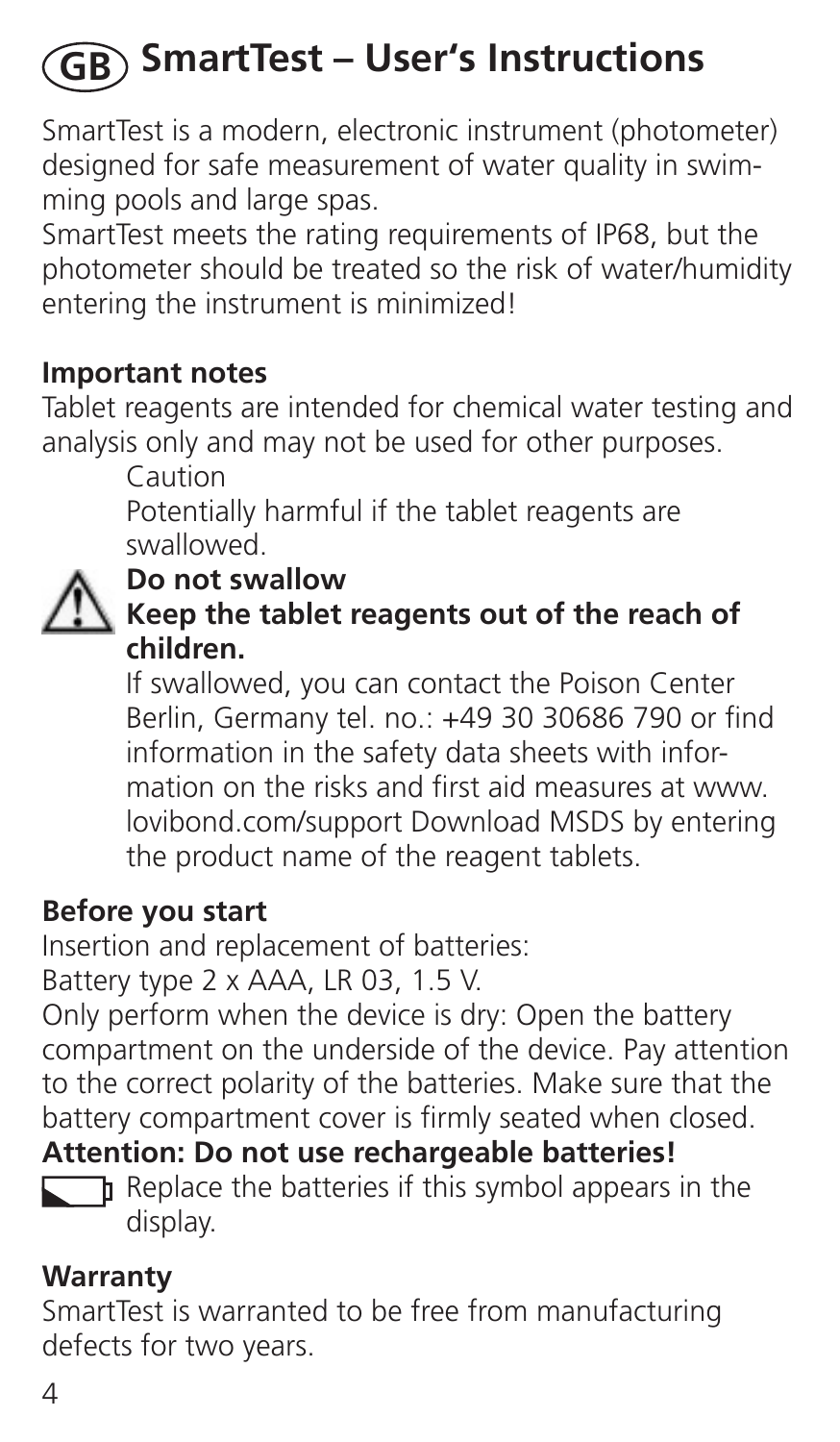# **User's Instructions** (see pictures)

#### **Never immerse SmartTest in the water when doing a water test.**

To ensure smooth operation we recommend using Smart-Test as follows:

- 1. Turn on the photometer by pressing the ON/OFF key. The display will read 0.
- 2. Fill the test chamber with the water to be tested using for instance a drinking cup. Rinse the test chamber and lid a couple of times before filling the chamber.
- 3. Install the grey lid on the test chamber.
- 4. Do a zero calibration by pressing the Zero/Test key. 000 will flash for about 8 seconds. The display will then read 0.0.0.
- 5. Select Analysis using the Mode key. By pressing the key once, the photometer will switch between: Cl (Free and total chlorine) -> pH -> TA (Alkalinity-M) -> CyA (Cyanuric acid) -> and from then start afresh with Cl.
- 6. Remove the lid and add the reagent tablet provided.

| For the measurement of       | use reagent table               |
|------------------------------|---------------------------------|
| $CI$ : Free chlorine $(CIF)$ | DPD no.1                        |
|                              | (for photometer - black print)  |
| $Cl$ : Total chlorine (Clt)  | Add an extra DPD no. 3          |
|                              | (for photometer - black print)  |
| $Br \tBr$ Bromine            | DPD no.1                        |
|                              | (for photometer - black print)  |
| $pH$ : $pH$ Value            | Phenol red                      |
|                              | (for photometer - black print)  |
| <b>TA</b> : Alkalinity-M     | AI KA-M                         |
|                              | (for photometer - black print)  |
| CyA: Cyanuric acid           | CyA - Test                      |
|                              | (for photometer - black print). |

- 7. Crush the reagent tablet using the stirrer and mix to dissolve completely.
- 8. Close the test chamber with the grey lid. Rock the photometer for about 15 seconds without shaking it.
- 9. Next allow the photometer to rest for 15 seconds (for measuring free chlorine, bromine, pH-value and cyanuric acid) or for 2 minutes (for measuring total chlorine and Alkalinity-M).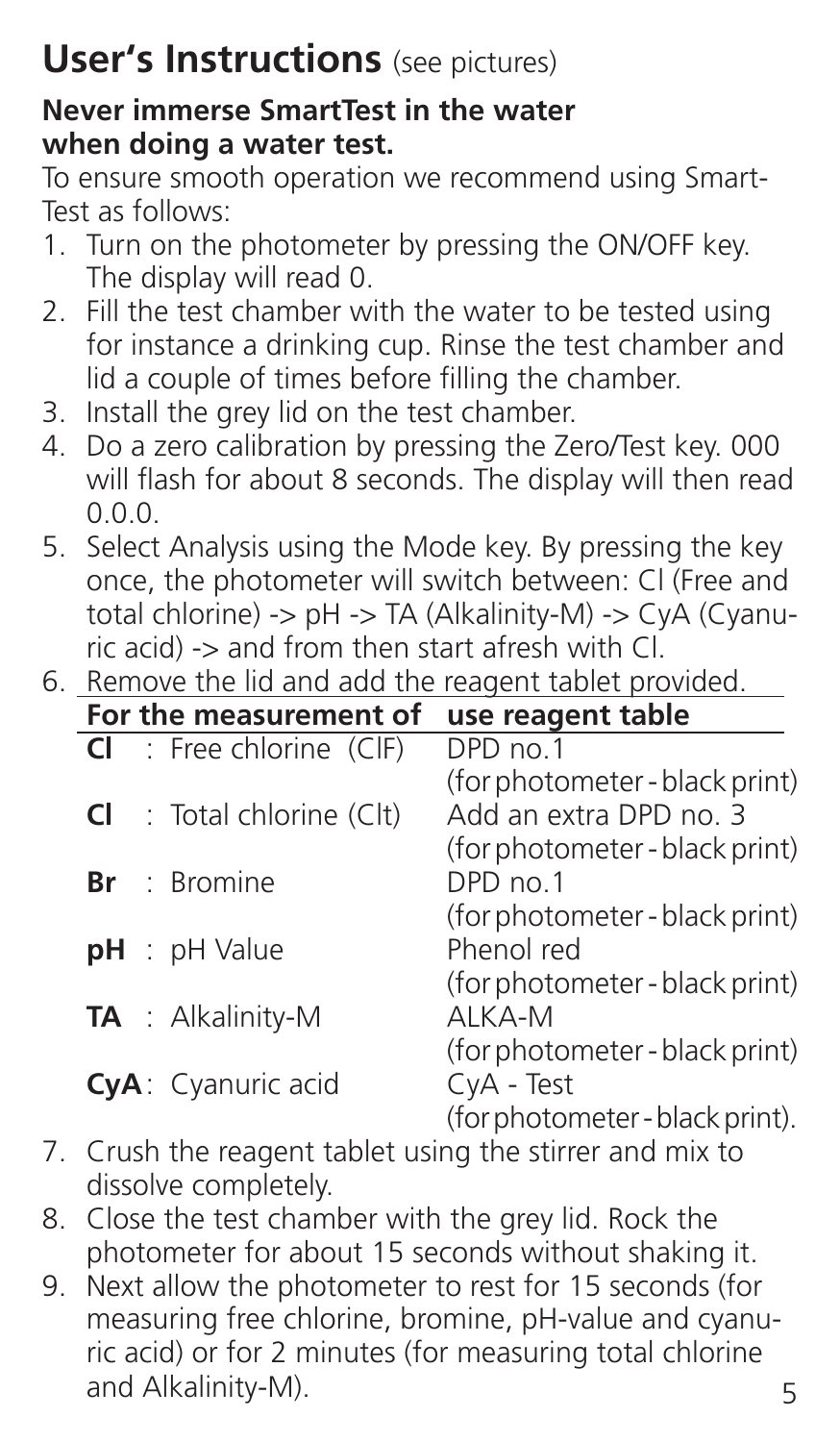10.Press the Zero/Test key. The display will show a flashing line --- for about 6 seconds. The photometer displays the test result. The display may also read LOW (showing that the lower limit of the measuring range has been exceeded) or HIGH (showing that the upper limit of the measuring range has been exceeded).

Repeat the test: Press the Zero/Test key.

Selection of alternative measurement: Press the Mode key and scroll through the menu options until the required measurement is reached.

#### **Cleaning:**

Once the measurements have been completed, rinse the test chamber, lid and stirrer in cold water and dry the SmartTest photometer. This procedure will ensure that no water is left on the photometer. If the SmartTest photometer is placed in the case provided, it is recommended to leave the lid open until the photometer is dry and acclimatized. During transportation it is recommended to keep the SmartTest photometer warm and dry. It is not recommendable to leave the photometer in an unheated vehicle.

#### **Prevention of measuring errors**

- For analysis purposes only use reagent tablets with black print on the foil (for photometer).
- The reagent tablets should always be transferred from the foil to the water sample without getting into contact with the fingers.
- Make sure the lid is completely closed when performing the zero calibration and testing.
- Rinse the test chamber, lid and stirrer carefully after each test.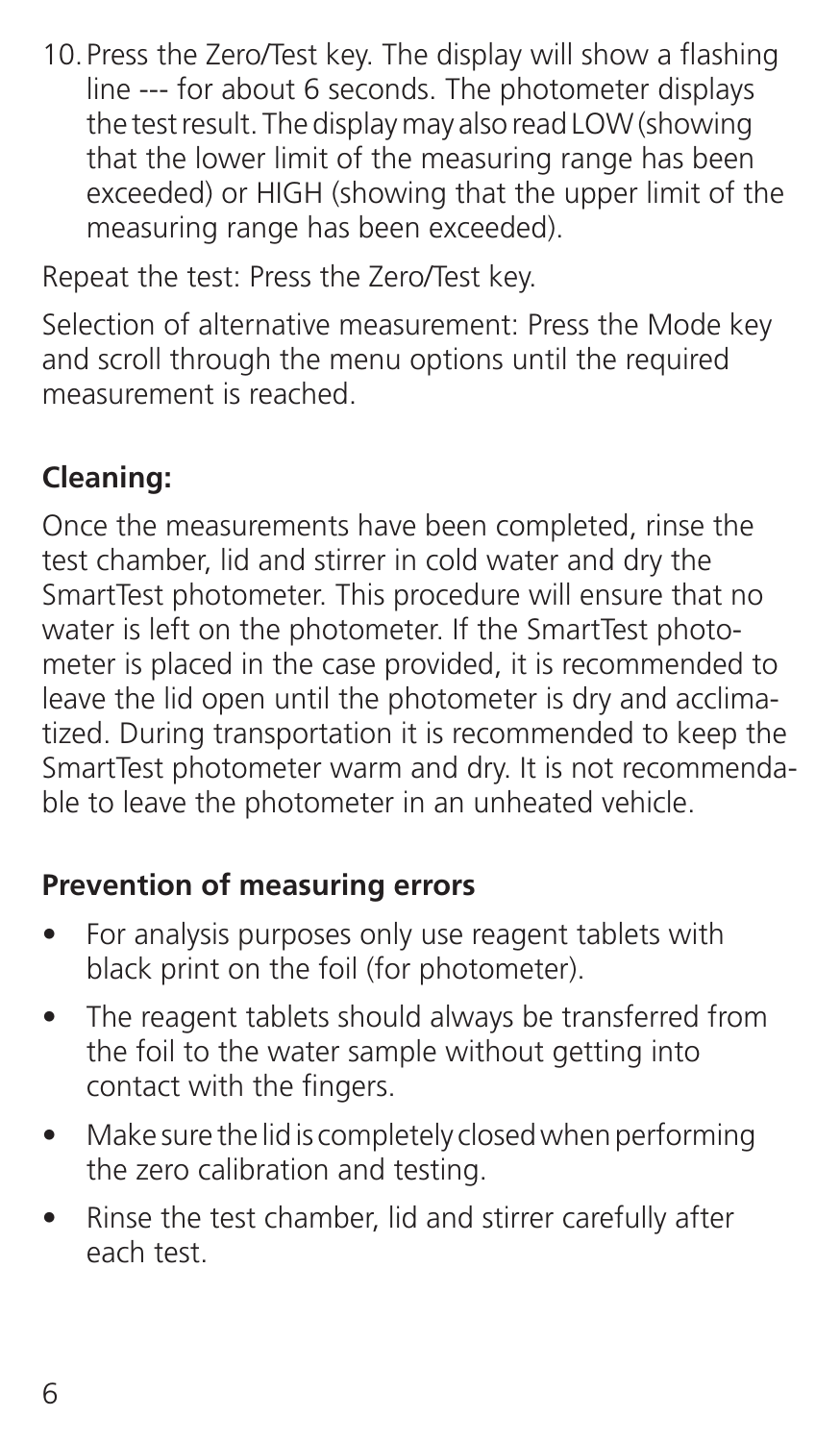• **Important!** A very high chlorine content (higher than 20 mg/L) will cause a measuring error. For that reason make sure to observe the tablet while it is being crushed. If it turns very red and the photometer does not read HIGH, the sample should be diluted before a correct measurement can be made.

#### **Important disposal instructions for batteries and accumulators**

EC Guideline 2006/66/EG requires users to return all used and worn-out batteries

and accumulators. They must not be disposed of in normal domestic waste. Because our products include batteries and accumulators in the delivery package our advice is as follows :

Used batteries and accumulators are not items of domestic waste. They must be disposed of in a proper manner. Your local authority may have a disposal facility; alternatively you can hand them in at any shop selling batteries and accumulators. You can also return them to the company which supplied them to you; the company is obliged to accept them.

#### **Important Information**

# **To Preserve, Protect and Improve the Quality of the Environment Disposal of Electrical Equipment in the European Union**

Because of the European Directive 2002/96/EC your electrical instrument must not be disposed of with normal household waste!

Wendt & Sørensen A/S will dispose of your electrical instrument in a professional and environmentally responsible manner. This service, **excluding the cost of transportation** is free of charge.

This service only applies to electrical instruments purchased after 13th August 2005.

Send your electrical WS-instruments for disposal freight prepaid to your supplier.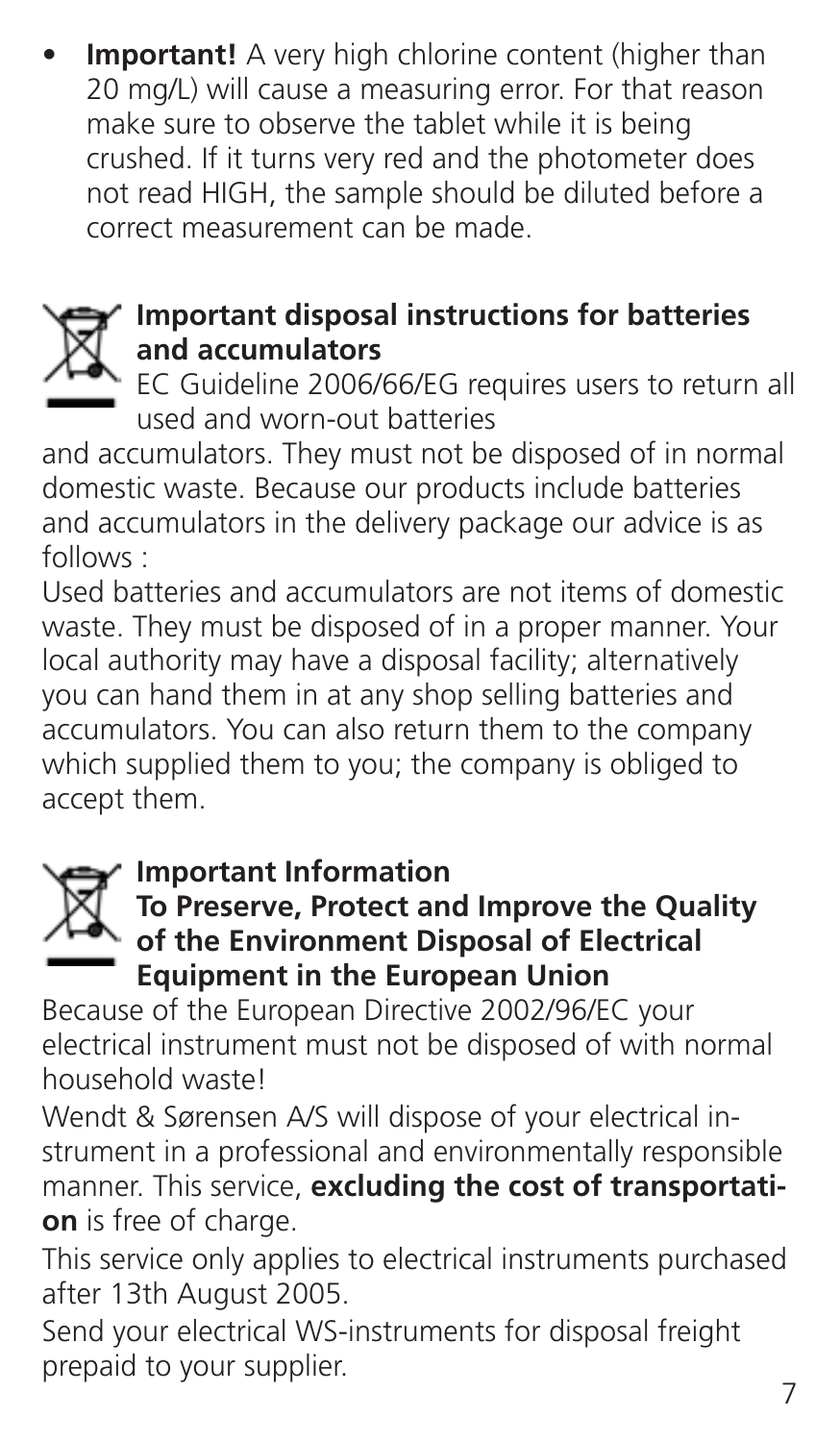**DE** Herzlichen Glückwunsch zum Erwerb des Smart-Test, dem elektronischen Pooltester. Der Tester ist ein batteriebetriebenes Messgerät, das bestimmte Wasserinhaltsstoffe zusammen mit den beiliegenden Reagenztabletten bestimmt. Der Tester und die Tabletten sind ausschließlich für die in der Tabelle genannten Bestimmungen im nicht-gewerblichen Bereich bestimmt und darf nicht zu anderen Zwecken verwendet werden. Lesen Sie bitte diese Anleitung und die besonderen Hinweise aufmerksam vor der ersten Benutzung durch.

#### **Besondere Hinweise**

Reagenztabletten sind ausschließlich für die chemische Wasseruntersuchung bestimmt und dürfen nicht für andere Zwecke verwendet werden.



Vorsicht! Mögliche Risiken beim Verschlucken der Reagenztabletten.

## **Nicht Verschlucken! Reagenztabletten dürfen nicht in die Hände von Kindern gelangen.**

Im Fall von Verschlucken erhalten Sie Informationen durch den Giftnotruf Berlin, Germany,

Tel.: +49 30 30686 790 oder in den Sicherheitsdatenblättern mit Hinweisen zu Gefährdung und Erste Hilfe Maßnahmen unter www.lovibond.com/support MSDS Download unter Angabe des Produktnamens der Reagenztabletten.

#### **Bevor Sie starten**

Einlegen und Wechsel der Batterien:

Batterietyp 2 x AAA, LR 03, 1.5 V.

Nur bei trockenem Gerät durchführen: Öffnen Sie das Batteriefachan der Geräteunterseite. Achten Sie auf die richtige Polung der Batterien. Achten Sie auf einen festen Sitz des Batteriefachdeckels beim Verschließen.

**Achtung: Keine wiederaufladbaren Batterien verwenden!**

Wechseln Sie die Batterien wenn im Display dieses Zeichen erscheint.

### **Garantie**

8 Ab Verkaufsdatum beläuft sich die Gewährleistung für das wasserdichte SmartTest auf einen Zeitraum von 2 Jahren.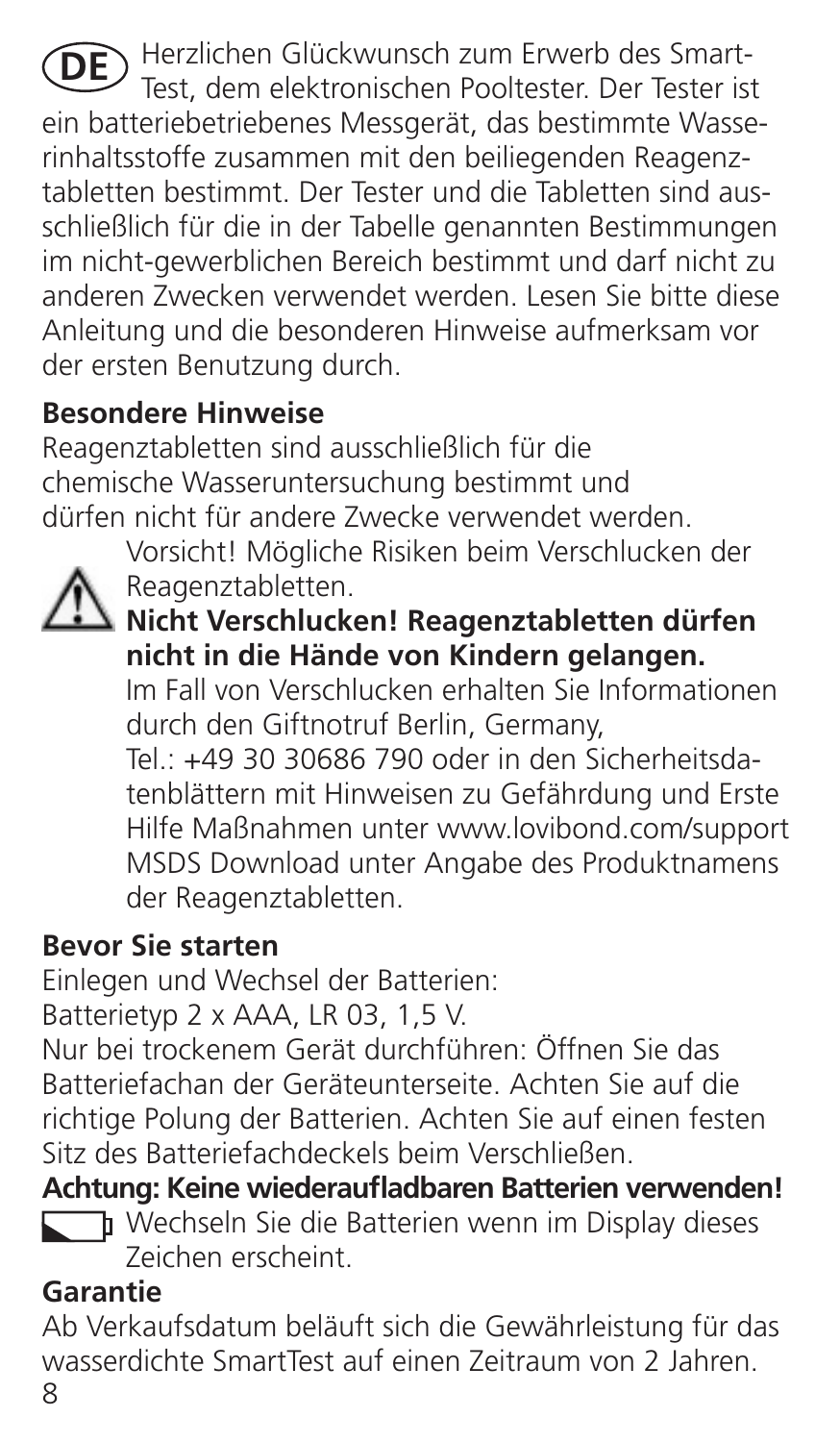# **Inbetriebnahme** (siehe Bilder)

- 1. Gerät mit der Taste ON/OFF einschalten. In der Anzeige erscheint: "0". Nullabgleich für alle Methoden machen:
- 2. Füllen Sie die Probenkammer vollständig mit dem zu analysierenden Wasser unter Verwendung eines Bechers oder einer Tasse (siehe Bild). Dabei das Gerät leicht hinund herschwenken.
- 3. Die Probenkammer mit dem grauen Deckel verschließen.
- 4. Die Taste ZERO/TEST drücken. "000" blinkt ca. 8 Sekunden. Danach erscheint in der Anzeige "0.0.0".
- 5. Analyse mit der Taste MODE wählen: Cl (freies Chlor/  $Gesamtchlor$   $\rightarrow$   $pH \rightarrow TA \rightarrow CyA \rightarrow Br \rightarrow Cl$  ... (Scroll).
- 6. Den Deckel abnehmen und die entsprechende Tablette zugeben.

| <b>Methode</b> |  |                                 | entsprechende Tablette |
|----------------|--|---------------------------------|------------------------|
|                |  | <b>CIF</b> : Freies Chlor (CIF) | DPD No.1               |
|                |  | $CIT$ : Gesamtchlor (Clt)       | DPD No.1 + DPD No.3    |
|                |  | $pH : pH-Wert$                  | PHENOL RED PHOTOMETER  |
|                |  | CyA: Cyanursäure                | CyA-Test               |
|                |  | TA : Alkalinität-M              | AI KA-M-PHOTOMFTFR     |
|                |  | $Br \tBrmine$                   | DPD No.1               |

- 7. Tablette mit dem Rührstab zerdrücken und durch Umrühren vollständig auflösen.
- 8. Die Probenkammer mit dem grauen Deckel wieder verschließen. Das Gerät für ca. 15 Sekunden hin- und herschwenken, nicht schütteln.
- 9. Danach das Gerät ruhig halten und bis zum Test von ClF/pH/CyA/Br: 15 sec bzw. bis zu Test von ClT/TA: 2 min warten.
- 10."Zero/Test" drücken. Symbol "---" blinkt ca. 6 Sekunden. In der Anzeige erscheint das Ergebnis (mg/l). Oder:

LOW | Messbereich unterschritten

HIGH Messbereich überschritten

**Test wiederholen** Drücken der Taste "Zero/Test" **Andere Methode** Neue Wasserprobe nehmen.

Drücken der Mode Taste und scrollen. Test durchführen. **Neuer Nullabgleich (Option)**

Drücken der Taste "Zero/Test" für 2 sec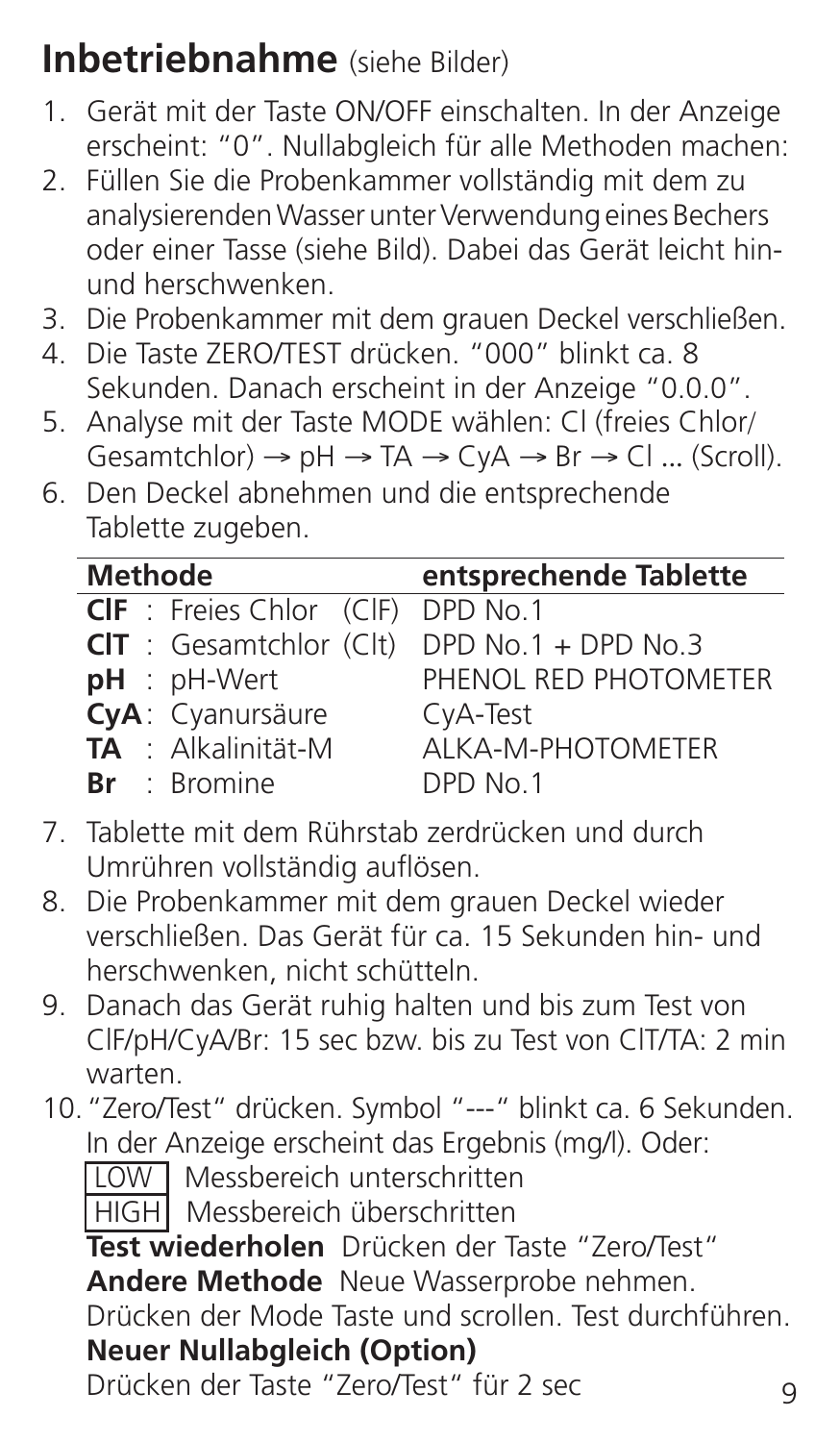**Umrechnungstabelle für Wasserhärte**

|                          | $mmol/ K$ sa 3 | °dh   | ٥A |
|--------------------------|----------------|-------|----|
| 1 mg/l CaCO, $\triangle$ | -07            | 0.056 |    |



#### **Wichtiger Entsorgungshinweis zu Batterien/ Akkus**

Jeder Verbraucher ist aufgrund der Batterieverordnung (Richtlinie 2006/66/EG) gesetzlich zur

Rückgabe aller ge- und verbrauchten Batterien bzw. Akkus verpflichtet. Die Entsorgung über den Hausmüll ist verboten. Da auch bei Produkten aus unserem Sortiment Batterien und Akkus im Lieferumgang enthalten sind, weisen wir Sie auf folgendes hin:

Verbrauchte Batterien und Akkus gehören nicht in den Hausmüll, sondern können unentgeltlich bei den öffentlichen Sammelstellen Ihrer Gemeinde und überall dort abgegeben werden, wo Batterien und Akkus der betreffenden Art verkauft werden. Weiterhin besteht für den Endverbraucher die Möglichkeit, Batterien und Akkus an den Händler, bei dem sie erworben wurden, zurückzugeben (gesetzliche Rücknahmepflicht).



# **Wichtige Information - Um die Qualität unserer Umwelt zu erhalten, beschützen und zu verbessern Entsorgung von elektronischen Geräten in der Europäischen Union**

Aufgrund der Europäischen Verordnung 2002/96/EC darf Ihr elektronisches Gerät nicht mit dem normalen Hausmüll entsorgt werden!

Wendt & Sørensen A/S entsorgt ihr elektrisches Gerät auf eine professionelle und für die Umwelt verantwortungs-

volle Weise. Dieser Service ist, **die Transportkosten nicht inbegriffen**, kostenlos.

Dieser Service gilt ausschließlich für elektrische Geräte die nach dem 13.08.2005 erworben wurden.

Senden Sie Ihre zu entsorgenden WS-Geräte frei Haus an Ihren Lieferanten.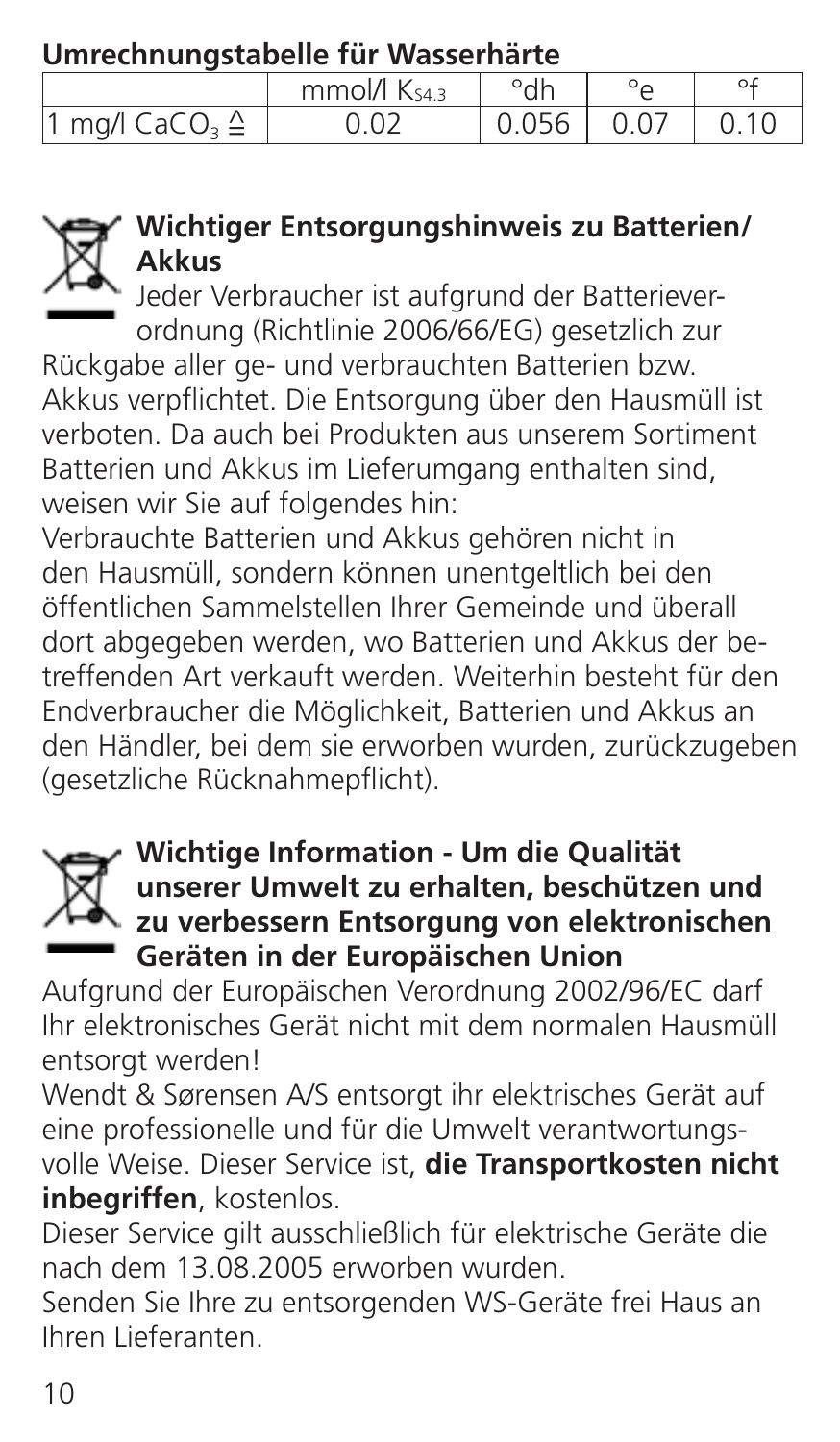Tillykke med købet af SmartTest, den elektroniske pooltester. Testeren er et batteridrevet måleapparat, som sammen med de vedlagte reagenstabletter måler bestemte vandindholdsstoffer. Testeren og tabletterne er udelukkende beregnet til de bestemmelser, der er nævnt i tabellen, og til ikke-erhvervsmæssig anvendelse og må ikke anvendes til andre formål. Læs denne vejledning og de særlige henvisninger opmærksomt igennem før den første brug. **DK**

#### **Vigtige noter**

Reagenstabletterne er beregnet til kemisk vandanalyse, og må ikke benyttes til andet formål.



Forsigtig Reagenstabletterne kan være farlige ved indtagelse.

#### **Må ikke indtages Reagenstabletterne skal opbevares utilgængeligt for børn**

Nødtelefon: Giftlinjen, +45 82 12 12 12. Alternativt henvises til punkt 3. Fareidentifikation og punkt 4. Førstehjælpsforanstaltninger i leverandørbrugsanvisningen, der kan downloades på www. lovibond.com/support under "MSDS Download" ved indtastning af produktnavnet på reagenstabletterne.

#### **Før du begynder**

Isætning og udskiftning af batterierne:

Batteritype 2 x AAA, LR 03, 1,5 V.

Må kun udføres, når apparatet er tørt: Åbn batterirummet på undersiden af apparatet. Sørg for, at batteripolerne vender rigtigt. Sørg for, at låget til batterirummet lukkes, så det sidder fast.

#### **Opmærksomhed: Brug ikke genopladelige batterier!**

Udskift batterierne, når dette symbol vises på displayet.

#### **Garanti**

Fra salgsdatoen gælder garantien for SmartTest i et tidsrum på 2 år.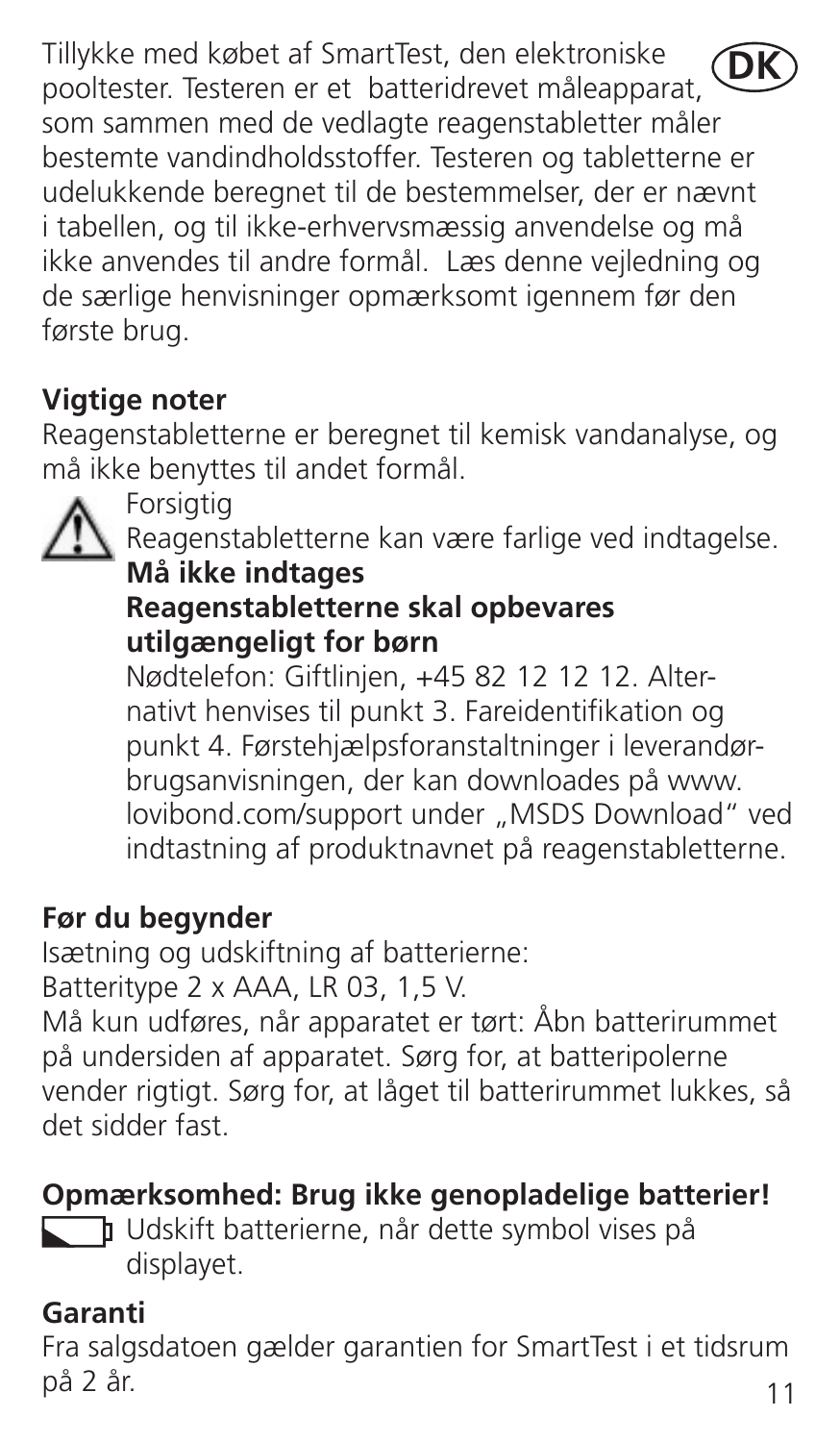## **Opstart** (se billeder)

- 1. Tænd for enheden på ON/OFF-tasten. Displayet viser "0". Foretag nulkalibrering (fælles for samtlige metoder):
- 2. Fyld med en kop (se billede) prøvekammeret med det vand der skal analyseres.
- 3. Luk prøvekammeret med det grå låg.
- 4. Tryk på ZERO/TEST-tasten. "000" blinker i ca. 8 sekunder. Displayet viser herefter "0.0.0".
- 5. Vælg analyse med MODE-tasten: Cl (frit chlor/totalt  $chlor$   $\rightarrow$   $hH$   $\rightarrow$  TA  $\rightarrow$  CyA  $\rightarrow$  Br  $\rightarrow$  Cl ... (forfra).
- 6. Tag låget af og tilsat den tilhørende reagenstablet.

| Fremgangsmåde              | påkrævet reagenstablet |  |  |
|----------------------------|------------------------|--|--|
| $CIF$ : Frit chlor $(CIF)$ | DPD No.1               |  |  |
| $CIT$ : Totalt chlor (Clt) | DPD No.1 + DPD No.3    |  |  |
| pH : pH-værdi              | PHENOL RED PHOTOMETER  |  |  |
| CyA: Cyanursyre            | CyA-Test               |  |  |
| TA : Alkalinitet           | AI KA-M-PHOTOMFTFR     |  |  |
| $Br \tBrm$                 | DPD No.1               |  |  |

7. Knus reagenstabletten med rørestaven og opløs den fuldstændigt ved omrøring.

- 8. Luk prøvekammeret med det grå låg. Vug enheden i ca. 15 sekunder uden at ryste den.
- 9. Hold dernæst enheden i ro og vent i 15 sekunder (ved test for ClF/pH/CyA/Br) eller 2 minutter (ved test for ClT/TA).
- 10.Tryk på ZERO/TEST. Displayet viser en blinkende streg "---"

i ca. 6 sekunder. Displayet viser resultatet (mg/l). Eller: LOW Måleområdets nedre grænse overskredet HIGH Måleområdets øvre grænse overskredet

#### **Gentag test** Tryk på ZERO/TEST-tasten

#### **Valg af anden metode**

Tag ny prøve. Tryk på MODE-tasten og rul gennem valgmulighederne. Udfør test.

### **Ny nulkalibrering (option)**

Tryk på ZERO/TEST-tasten i 2 sekunder.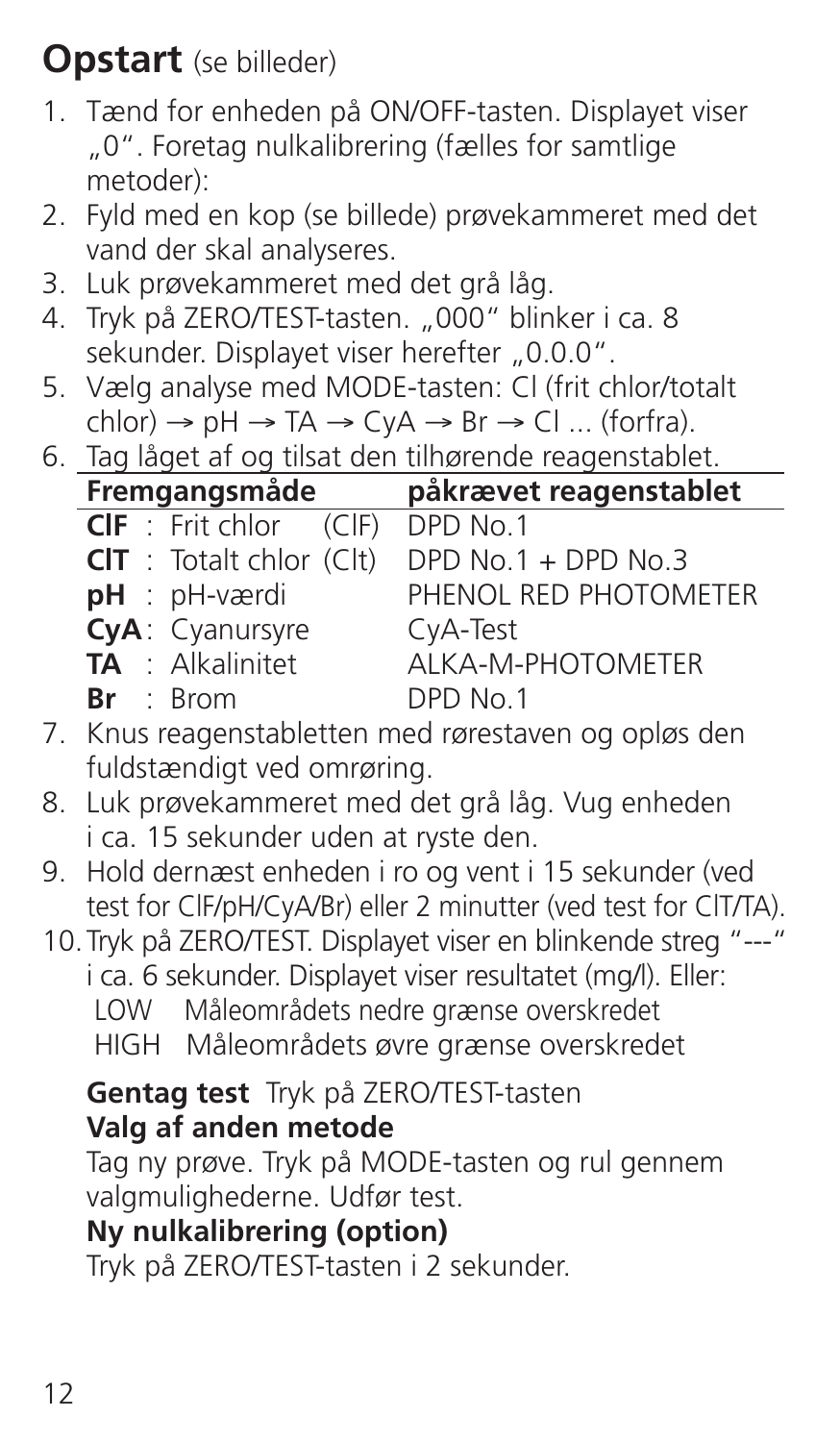**Omregningstabel Basicitet-M for vandets hårdhed**

|                                             | $mmol/ K$ sa 3 | °dh   |  |
|---------------------------------------------|----------------|-------|--|
| $\cdot$ <sup>1</sup> mg/l CaCO. $\triangle$ |                | 0.056 |  |



#### **Vigtige informationer vedr. bortskaffelse af batterier**

I henhold til batteridirektivet (2006/66/EF) er enhver forbruger lovmæssigt forpligtet til at aflevere alle

brugte og udtjente batterier med henblik på miljørigtig bortskaffelse.

Det er forbudt at bortskaffe batterier som almindeligt affald. Da der følger batterier med til nogle af produkterne i vores sortiment, gør vi opmærksom på følgende: Brugte batterier må ikke smides i skraldespanden, men kan derimod gratis afleveres ved offentlige indsamlingssteder/ kommunens genbrugsstationer eller alle steder, hvor der sælges batterier af den pågældende type. Desuden har slutbrugere også mulighed for at aflevere batterier til den forhandler, hvor de pågældende elementer blev købt (lovmæssig tilbagetagelsespligt).

#### **Vigtige informationer**

# **Med henblik på at bevare, beskytte og forbedre mil-**



**jøkvaliteten Bortskaffelse af elektronisk udstyr i den Europæiske Union**

I henhold til det europæiske direktiv 2002/96/EC må elektronisk udstyr ikke bortskaffes som almindeligt affald!

Wendt& Sørensen bortskaffer dit elapparat på professionel og miljøforsvarlig vis. Bortset fra transportomkostningerne er denne service gratis.

Bortskaffelsesservicen gælder udelukkende for elektrisk udstyr, som er købt efter den 13.08.2005.

Udstyr fra WS, som du ønsker at bortskaffe, kan du sende til din leverandør.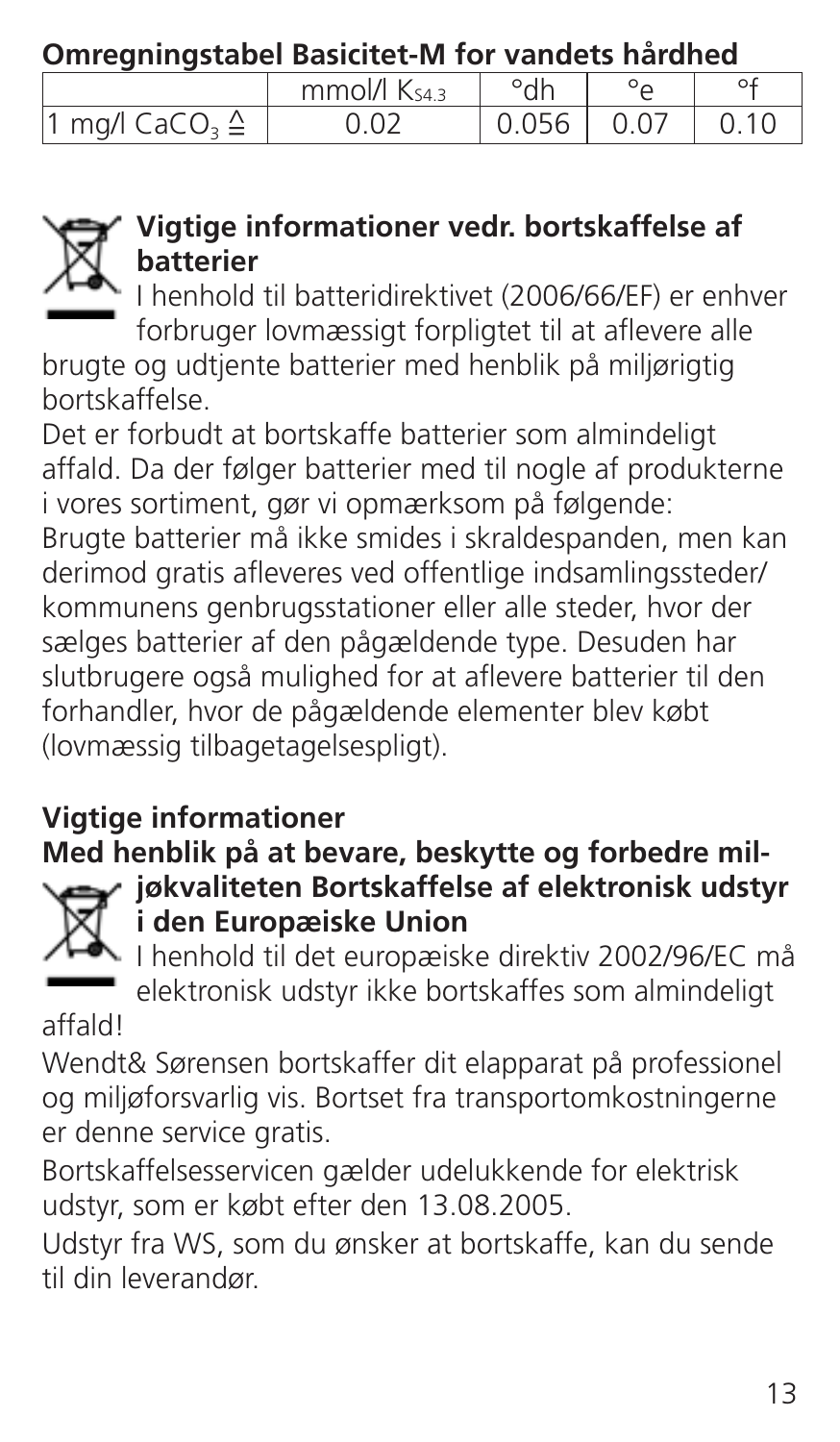Grattis till din nya elektroniska pooltestare Smart-**SE**Test. Testaren är en batteridriven mätenhet som tillsammans med medföljande reagenstabletter påvisar vissa innehållsämnen i vatten. Testaren och tabletterna får endast användas för de ändamål som anges i tabellen inom ej industriella områden. Användning för andra ändamål är inte tillåtet. Läs igenom den här bruksanvisningen och specialanvisningarna noggrant innan du börjar använda produkten.

#### **Särskilda anteckningar**

Reagenstabletter är endast avsedda för kemisk vattenanalys och får inte användas för andra ändamål.



Möjliga risker vid förtäring av reagenstabletter.

#### **Får ej förtäras**

#### **Reagenstabletter ska förvaras oåtkomligt för barn.**

Vid förtäring kan du få mer information från Giftinformationscentralen, Karolinska sjukhuset, tfn 08-33 12 31. Information finns även

i säkerhetsdatabladen med anvisningar gällande risker och första hjälpen på www.lovibond.com/ support MSDS Download. Ange reagenstabletternas produktnamn.

#### **Innan du sätter igång**

Sätta i och byta batterier:

Batterityp 2 x AAA, LR 03, 1,5 V.

Får endast genomföras när produkten är torr:

Öppna batterifacket på enhetens undersida. Se till att batterierna sätts i med rätt polaritet. Stäng batterifackets lock ordentligt.

#### **Var uppmärksam: Använd inte laddningsbara batterier!**

Byt batterier när denna symbol visas på displayen.

#### **Garanti**

Från fakturadatum gäller 2 års garanti på SmartTest.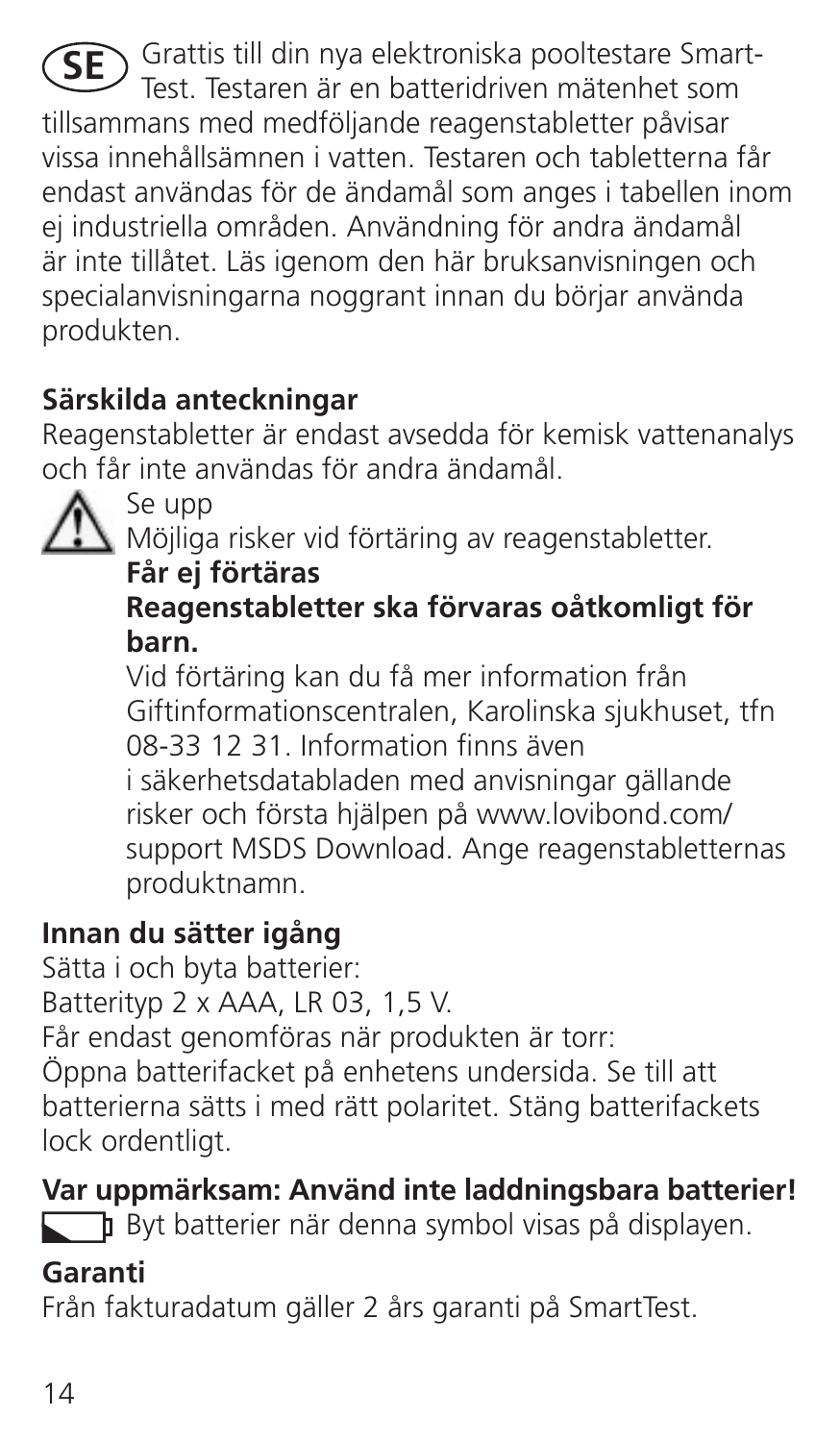# **Användaranvisningar** (se bilder)

- 1. Sätt på apparaten med knappen ON/OFF. På displayen visas "0".Nollställ för alla metoder.
- 2. Fyll provkammaren med vatten (se bild).
- 3. Förslut provkammaren med det grå locket.
- 4. Tryck på knappen ZERO/TEST. "000" blinkar under cirka åtta sekunder, därefter visas "0.0.0" på displayen.
- 5. Välj analys med knappen MODE: Cl (frit klor/ totalt klor)  $\rightarrow$  pH  $\rightarrow$  TA  $\rightarrow$  CvA  $\rightarrow$  Br  $\rightarrow$  Cl ... (Scroll).
- 6. Öppna locket och lägg i önskad tablett.

| Metod                           | <b>Använd tablett</b> |  |  |
|---------------------------------|-----------------------|--|--|
| CIF : Fritt klor (CIF) DPD No.1 |                       |  |  |
| $CIT$ : Totalt klor $(CIt)$     | DPD No.1 + DPD No.3   |  |  |
| $pH : pH-värde$                 | PHENOL RED PHOTOMETER |  |  |
| CyA: Cyanursyra                 | CyA-Test              |  |  |
| TA : Alkalinitet-M              | AI KA-M-PHOTOMFTFR    |  |  |
| $Br \cdot Rrom$                 | DPD No.1              |  |  |

- 7. Krossa tabletten med omrörningsstaven och rör om tills den är helt upplöst.
- 8. Förslut provkammaren med det grå locket igen. Vicka apparaten fram och tillbaka under cirka 15 sekunder. Skaka inte.
- 9. Håll sedan apparaten stilla. Vid test av ClF/pH/CyA/Br: 15 sekunder. Vid test av ClT/TA: Två minuter.
- 10.Tryck på knappen "Zero/Test". En strecksymbol "---" blinkar undercirka sex sekunder. Resultatet visas på displayen (mg/l). Eller:

 $\nabla$  Mätområdet underskridet HIGH Mätområdet överskridet

#### **Upprepa test**

Tryck på knappen "Zero/Test".

#### **Andra metoder**

Ta nytt prov. Tryck på knappen "Mode" och bläddra. Utför testet.

#### **Ny nollställning (Alternativ)**

Håll knappen "Zero/Test" intryckt under två sekunder.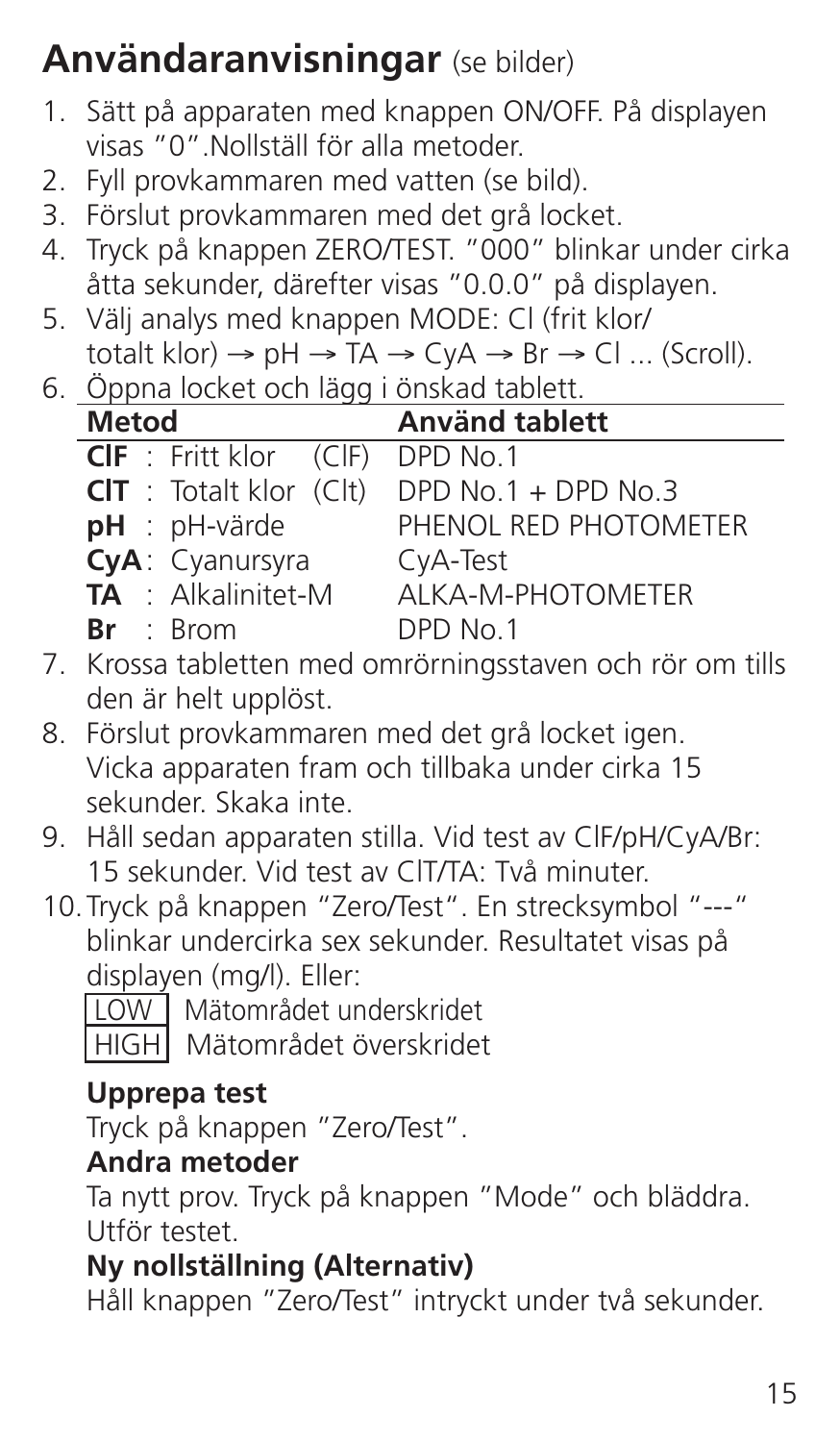**Omräkningstabell Alkalinitet-M för vattnets hårdhet**

|                              | $mmol/ K$ sa 3 | °dh   | $\circ$ |  |
|------------------------------|----------------|-------|---------|--|
| $\eta$ mg/l CaCO, $\Delta$ , |                | 0.056 |         |  |



#### **Viktig information om omhändertagande av batterier och ackumulatorer**

Alla konsumenter är till följd av batteridirektivet (direktiv 2006/66/EG) enligt lag skyldiga att lämna

tillbaka alla använda eller uttjänta batterier och ackumulatorer.

Bortskaffande via hushållssoporna är förbjudet. Eftersom vissa produkter i vårt sortiment även levereras omfattande batterier och ackumulatorer upplyser vi om följande: Uttjänta batterier och ackumulatorer är inga hushållssopor utan kan kostnadsfritt lämnas till kommunens insamlingsställe eller till alla ställen där batterier och ackumulatorer av samma typ säljs. Dessutom kan slutkonsumenten lämna tillbaka batterier och ackumulatorer till den butik där de har inköpts (laglig insamlingsskyldighet).

#### **Viktig information**



#### **För att bevara, skydda och förbättra miljön Omhändertagande av elektrisk och elektronisk utrustning inom den Europeiska unionen**

Enligt det europeiska direktivet 2002/96/EG får inte elektrisk och elektronisk utrustning bortskaffas via de normala hushållssoporna!

Wendt & Sørensen A/S tar hand om er elektriska eller elektroniska utrustning på ett professionellt och för miljön ansvarsfullt sätt. Denna tjänst är med undantag för fraktkostnaderna kostnadsfri. Tjänsten gäller endast för elektrisk och elektronisk utrustning som har inköpts efter den 13 augusti 2005. Skicka den WS-utrustning som ska omhändertas till er leverantör.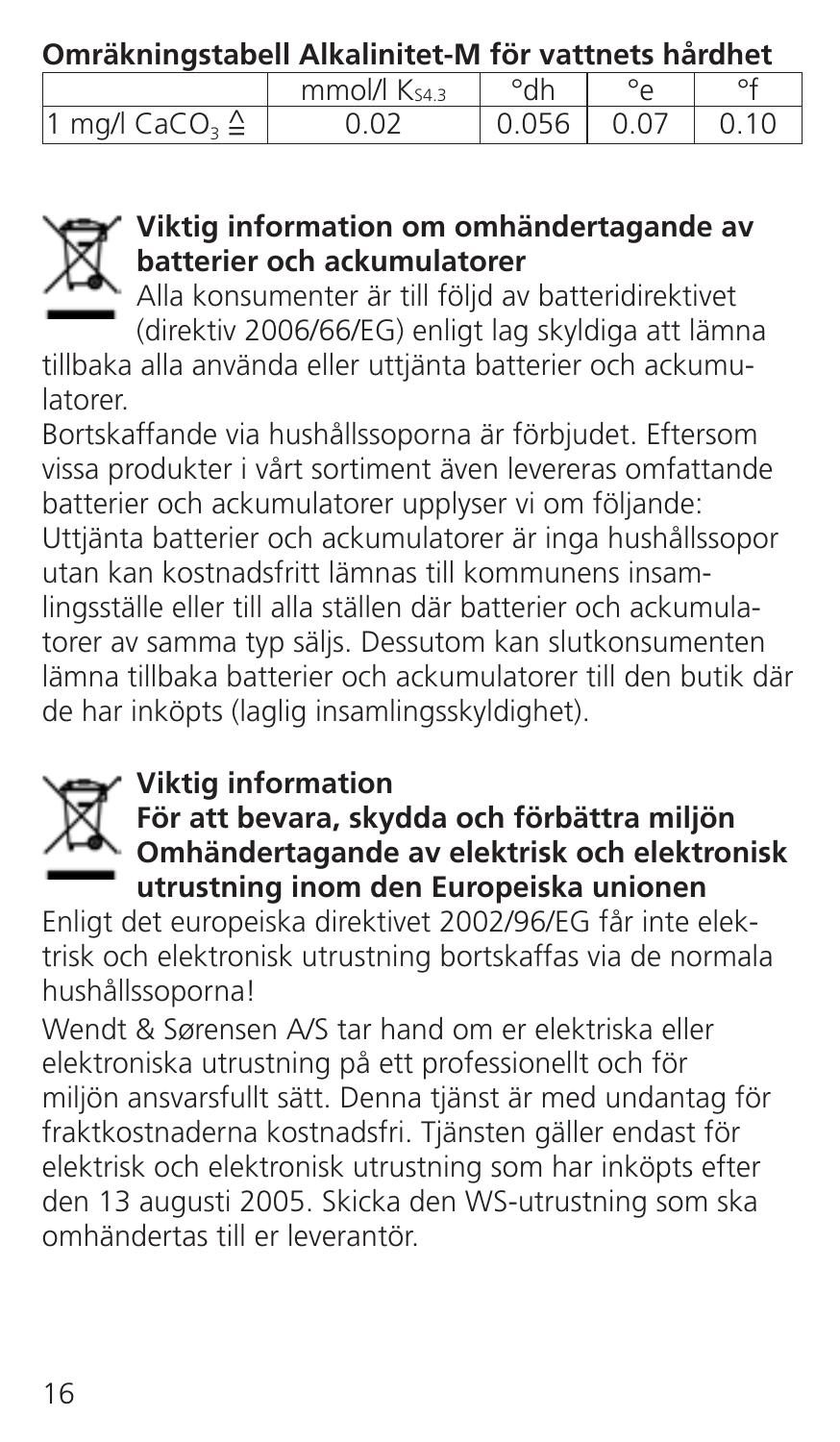Gratulerer med den elektroniske bassengmåleren SmartTest. Den batteridrevne måleren brukes i kombinasjon med de medfølgende reagenstablettene for å fastslå bestemte innholdsstoffer i vannet. Måleren og tablettene er ikke beregnet for kommersiell bruk, og skal kun benyttes til formålene som er angitt i tabellen. Les nøye gjennom denne bruksanvisningen og de særskilte merknadene før førstegangsbruk. **NO**

#### **Viktige notater**

Reagenstablettene er kun beregnet på kjemiske vannprøver, og skal ikke brukes til andre formål.



Forsiktig

Svelging av reagenstablettene kan være farlig.

### **Skal ikke svelges**

#### **Oppbevar reagenstablettene utilgjengelig for barn.**

Hvis tablettene svelges, kan du ringe giftinformasjionssentralen på tlf.nr.: 22 59 13 00, eller lese mer om risikoer og førstehjelpstiltak i sikkerhetsdatabladene på www.lovibond.com/support. For å finne og laste ned riktig sikkerhetsdatablad klikker du på "MSDS Download" og angir produktnavnet for reagenstablettene.

#### **Før du starter**

Sette inn og skifte batterier:

batteritype 2 x AAA, LR 03, 1,5 V.

Følgende skal kun gjøres når apparatet er tørt: Åpne batterirommet på undersiden av apparatet. Pass på at du setter inn batteriene riktig vei. Lukk batteridekslet, og sørg for at det sitter godt.

**Attention: Ikke bruk oppladbare batterier!**

Bytt batteriene når dette symbolet vises i displayet.

#### **Garanti**

Fra fakturadato gjelder 2 års garanti på SmartTest.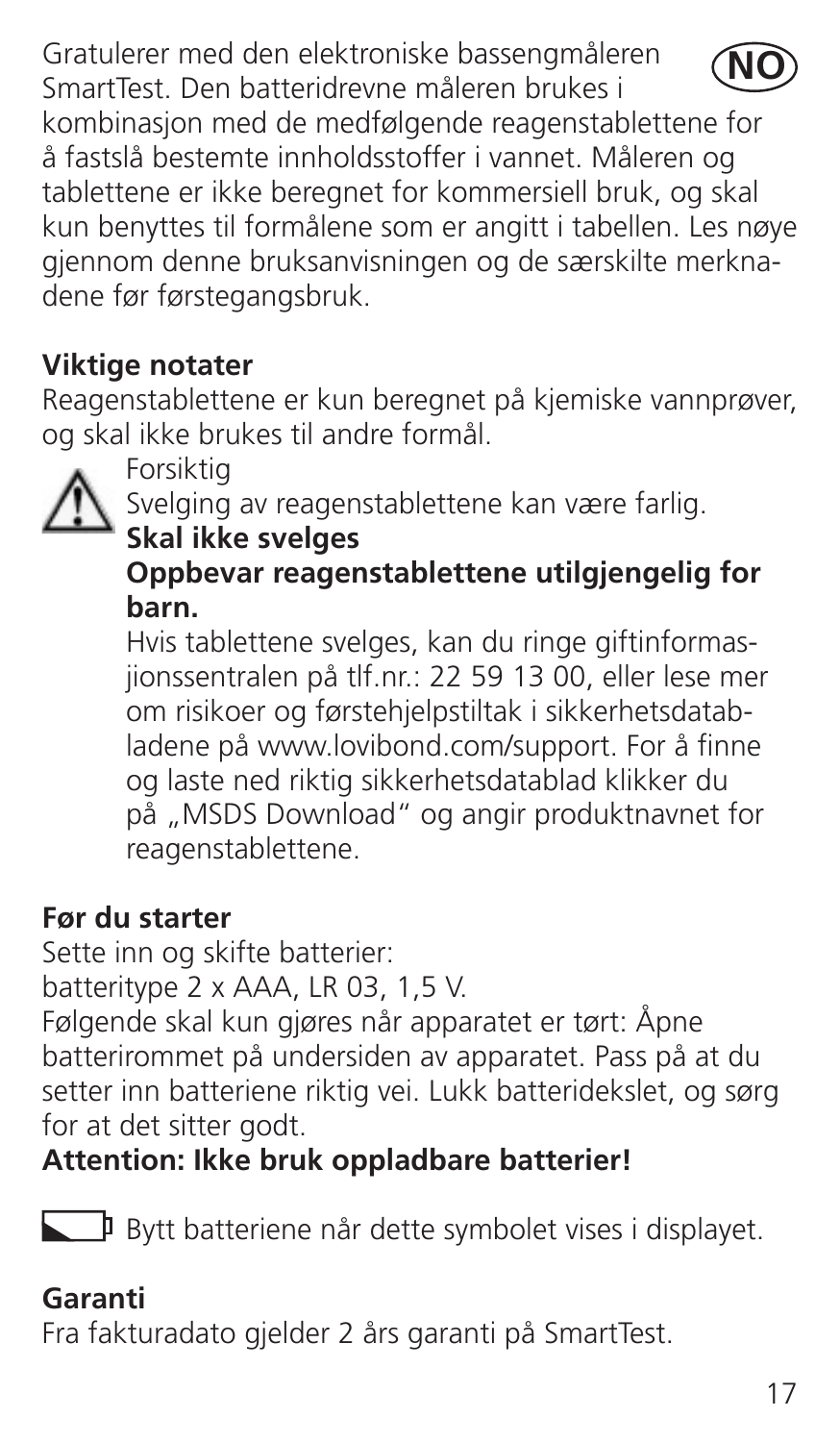# **Merknader til brukeren** (se bilder)

- 1. Slå på apparatet med ON/OFF-knappen. Displayet viser "0". Utfør nulljustering for alle metodene:
- 2. Fyll opp hele prøvekammeret med vann.
- 3. Lukk prøvekammeret med det grå dekslet.
- 4. Trykk på ZERO/TEST-knappen. Det blinker "000" i ca. 8 sekunder. Deretter viser displayet "0.0.0".

**NO**

- 5. Velg analyse med MODE-knappen: Cl (frittklor/  $totalklor$   $\rightarrow$   $pH \rightarrow TA \rightarrow CvA \rightarrow Br \rightarrow Cl$  ... (scroll).
- 6. Ta av dekslet, og tilsett den aktuelle tabletten.

| <b>Metode</b>                | tablett som skal brukes |  |  |  |
|------------------------------|-------------------------|--|--|--|
| <b>CIF</b> : Frittklor (CIF) | DPD No.1                |  |  |  |
| $CIT$ : Totalklor $(CIt)$    | DPD $No.1 + DPD No.3$   |  |  |  |
| pH : pH-verdi                | PHENOL RED PHOTOMETER   |  |  |  |
| CyA: Cyanursyre              | CyA-Test                |  |  |  |
| TA : Alkalinitet-M           | AI KA-M-PHOTOMFTFR      |  |  |  |
| $Br \tBrm$                   | DPD No.1                |  |  |  |

- 7. Knus tabletten med rørepinnen, og rør helt til tabletten er helt oppløst.
- 8. Lukk prøvekammeret igjen med det grå dekslet. Sving apparatet frem og tilbake i ca. 15 sekunder, ikke rist.
- 9. Deretter holdes apparatet rolig og frem til test av ClF/pH/CyA/Br: 15 sek. eller til test av ClT/TA: vent 2 minutter.
- 10.Trykk på "Zero/Test". Et streksymbol "---" blinker i ca. 6 sekunder. Resultatet vises på displayet (mg/l). Eller: LOW måleområde underskredet
	- HIGH måleområde overskredetn

#### **Gjenta testen**

Trykk "Zero/Test"-knappen

#### **Annen metode**

Ta ny prøve. Trykk Mode-knappen og scroll. Utfør test.

#### **Ny nulljustering (alternativ)**

Trykk på "Zero/Test"-knappen i ca. 2 sek.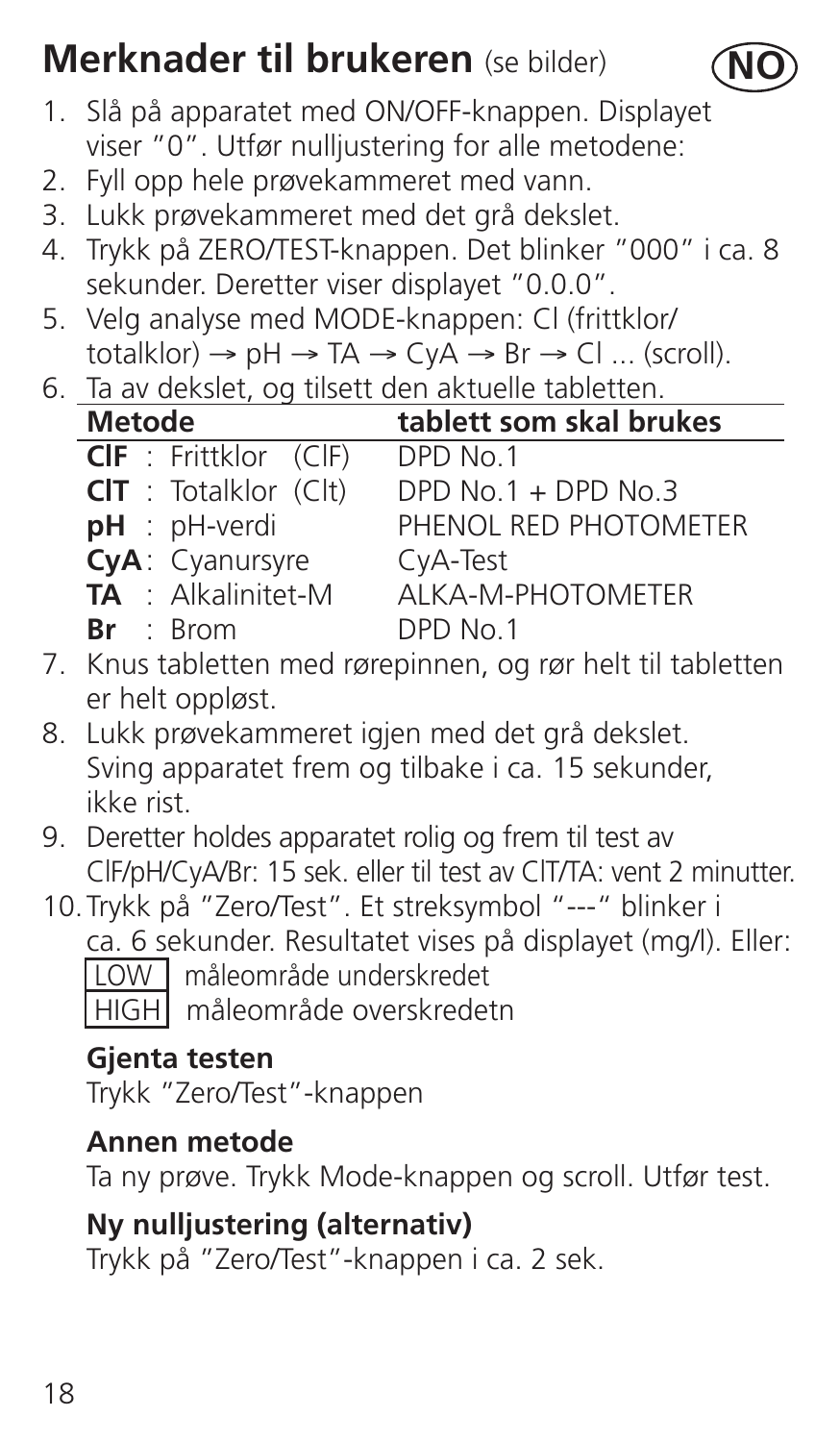**Omregningstabell Alkalinitet-M for vannhardhet**

|                          | mmol/l Ks43 | °dh   |      |  |
|--------------------------|-------------|-------|------|--|
| 1 mg/l CaCO, $\triangle$ | ገ በ2        | 0.056 | 0.07 |  |



#### **Viktig informasjon om avfallshåndtering av batterier**

På grunn av batteridirektivet (direktiv 2006/66/EF) er forbrukere forpliktet til å levere tilbake alle brukte

batterier.

Det er forbudt å kaste batterier sammen med husholdningsavfallet. Da produktene i vårt sortiment også inneholder batterier, vil vi med dette gjøre deg oppmerksom på følgende:

Brukte batterier skal ikke kastes sammen med vanlig husholdningsavfall, men kan leveres gratis på offentlige innsamlingssteder i kommunen eller der hvor batterier av samme type selges. Forbrukeren har også mulighet til å levere batteriene tilbake til den forhandleren som solgte dem disse (lovbestemt returplikt).



#### **Viktig informasjon - For å opprettholde, beskytte og forbedre kvaliteten på miljøet vårt. Avfallshåndtering av elektroniske apparater i den europeiske union**

Etter det europeiske direktivet 2002/96/EF skal ikke dette elektroniske apparatet kastes sammen med vanlig husholdningsavfall!

Wendt & Sørensen A/S avfallshåndterer det elektriske apparatet på en profesjonell måte og tar ansvar for miljøet. Denne servicen er gratis, bortsett fra transportkostnadene. Servicen gjelder bare for elektriske apparater som ble kjøpt etter den 13.08.2005.

Send WS-apparatene du vil kaste til din leverandør.